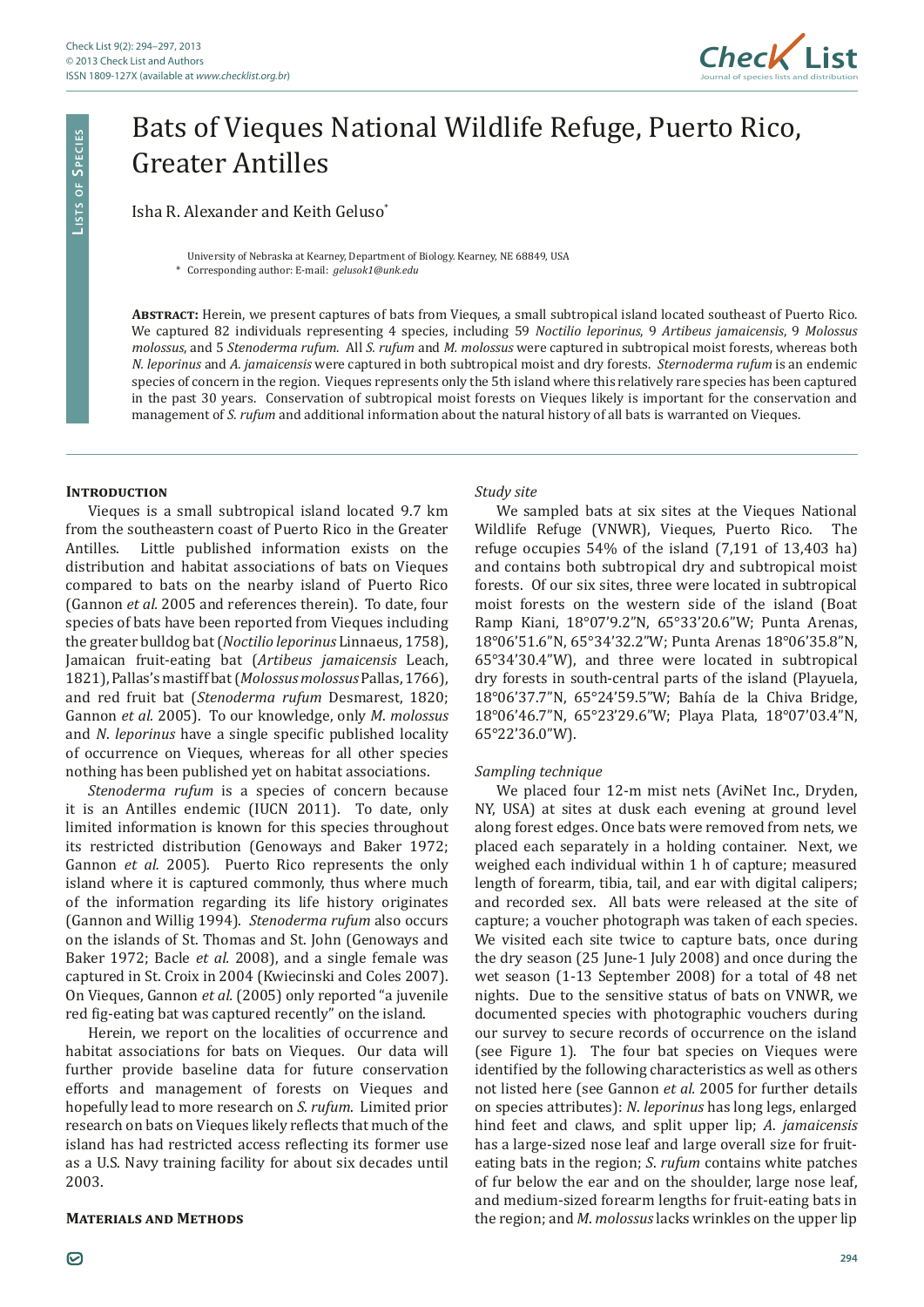and contains a partially free tail extending beyond the tail membrane.

The project was sponsored by the United States Fish and Wildlife Service at VNWR. Our capture and handling procedures of bats were approved by the Institutional Animal Care and Use Committee of the University of Nebraska at Kearney (IACUC # 060208). Coordinates of sites were obtained with hand-held global positioning units (Garmin GPSMAP 76S, Garmin Ltd, Kansas, USA) using datum WGS 84.

## **Results and Discussion**

We captured 82 bats representing four species in mist nets at ground level (Table 1, Figure 1, Appendix). The most common species was *N*. *leporinus*, with 59 individuals representing 72% of captures. *jamaicensis* and 9 *M*. *molossus* also were captured at sites, each representing 11% of captures. *Stenoderma rufum* was the least frequently captured species, with 5 individuals representing 6% of captures. All *S. rufum* and *A. jamaicensis* were male and all *M. molossus* were female. Male *N. leporinus* were captured more frequently (71%) than females and were consistently larger than females (Table 2). Details of body weight, length of tibia, tail, ear, and forearm are summarized for each species in Table 2.

All *S. rufum* and *M. molossus* were captured in subtropical moist forests of the island whereas *N. leporinus* and *A. jamaicensis* were captured in both subtropical moist and dry forests. Dominant species of plants by visual estimation where *S*. *rufum* was captured consisted of 75% *Cocos nucifera* Linneaus, 10% *Coccoloba uvifera* (Linneaus) Linneaus, 5% *Sansevieria trisfaciata* Prain, 5% *Leucaena leucocephala* (Lamark) De Wit, and 5% *Bursera simaruba* (Linneaus) Sargent. At this site, the ocean was about 44 m to the west, and mangroves (mainly *Rhizophora mangle* (Linneaus) and *Avicennia germinans* (Linneaus) Linneaus) were a few hundred meters to the east and southeast. The highest point on Vieques (Monte Pirata, 301 m elevation) was 3 km southeast of this location.

Bats are important ecological components of tropical ecosystems because they provide vital functions such as pollination and seed dispersal for many plants (Humphrey and Bonaccorso 1979; Charles-Dominique 1986; Gannon and Willig 1994). Bats on Vieques are the only native mammals (Gannon and Willig 1992; 1997), and species such as *A*. *jamaicensis* and *S*. *rufum* likely provide these ecological services for plants after disturbances such as hurricanes. Puerto Rico contains 13 extant species of bats with only four species being reported from the nearby island of Vieques (Gannon *et al.* 2005). During our limited survey, we documented the four species previously reported from the island (Gannon *et al.* 2005). Although few species occur on Vieques, one Antilles endemic, *S*. *rufum*, does inhabit this small island but occupies a different habitat than on Puerto Rico.

Based on the equation,  $S = 2.137 \times A^{0.214}$  for species richness (S) of bats on Antillean islands (Fig. 7 in Gannon *et al.* 2005), six species of bats should occur on Vieques based on its area (A); however, a species/area curve based on bat fauna of the West Indies shows that Vieques (area of 132 km<sup>2</sup> ) should contain about four species of bats

(Genoways *et al.* 2007). Thus, the species known to occur on Vieques are at or below predicted values for islands of similar size. With additional sampling, we suspect that additional bats will be reported on Vieques due to the proximity of this island to the larger island of Puerto Rico with its greater diversity of species. Although our limited survey provides new localities and habitat associations for bats on Vieques, our brief mist-net survey needs to be extended over a period of years with a longer duration of survey effort to better understand the species composition on the island (Larsen *et al.* 2007).

On Puerto Rico, most of its 13 species roost in caves (Rodríguez-Durán 1998; Gannon *et al.* 2005), but with few caves or cave-like structures on Vieques, many caveobligate species likely will not be observed on the island even with additional surveys. For the four species known from Vieques, roost sites commonly used by each species are available. Although *N. leporinus* and *A. jamaicensis* roost in caves, both species also commonly roost in trees (Hood and Jones 1984; Kunz and McCracken 1996). We captured 51 of 59 *N*. *leporinus* near a suspected tree roost at Playuela in an area consisting mainly of red mangroves (*R*. *mangle*). On Puerto Rico, *S. rufum* roosts in foliage and *M. molossus* commonly roosts in buildings (Gannon *et al.* 2005); both these types of roosts also occur on Vieques. We surmise that *S*. *rufum* roosts in the foliage of trees on Vieques, as it does on Puerto Rico (Gannon and Willig 1997), but likely in different tree species because our captures were near sea level in a different habitat than where *S*. *rufum* was studied in Puerto Rico.

Given their proximity and abundance on Puerto Rico, the absence of several species of bats on Vieques is notable. The Antillean fruit-eating bat (*Brachyphylla cavernarum* Gray, 1834) is a robust bat common throughout the region (Swanepoel and Genoways 1983; Gannon *et al.* 2005) known for its catholic roosting and dietary habits (Swanepoel and Genoways 1983), but this species is a cave-obligate species throughout the region (see Swanepoel and Genoways 1983). Additional species of bats that may be documented on Vieques with further survey efforts include the big brown bat (*Eptesicus fuscus* (Palisot de Beauvois, 1796)), eastern red bat (*Lasiurus borealis* (Müller 1776)), and Brazilian free-tailed bat (*Tadarida brasiliensis* (I. Geoffroy Saint-Hilaire, 1824)).

Hurricanes have been shown to be detrimental to *S*. *rufum* in Puerto Rico (Gannon and Willig 1994; Jones *et al.* 2001). For example, after hurricane Hugo passed over Puerto Rico, captures of *S*. *rufum* decreased 80% and it took five years for populations to rebound (Gannon *et al.* 2005). Hurricanes may affect habitat and reproduction for *S*. *rufum* and other bats on Vieques in a similar manner. Hurricane-aided dispersal of individual bats from Puerto Rico or the Virgin Islands to Vieques may affect the genetic richness for *S*. *rufum* on the island, as was demonstrated with *A*. *jamaicensis* on Grand Cayman (Fleming and Murray 2009). Moreover, Fleming and Murray (2009) suggested that the occurrence of *S*. *rufum* on two of the Virgin Islands east of Puerto Rico, St. John and St. Croix, potentially may have been aided by hurricanes.

## *Conservation priority*

*Stenoderma rufum* was observed in subtropical moist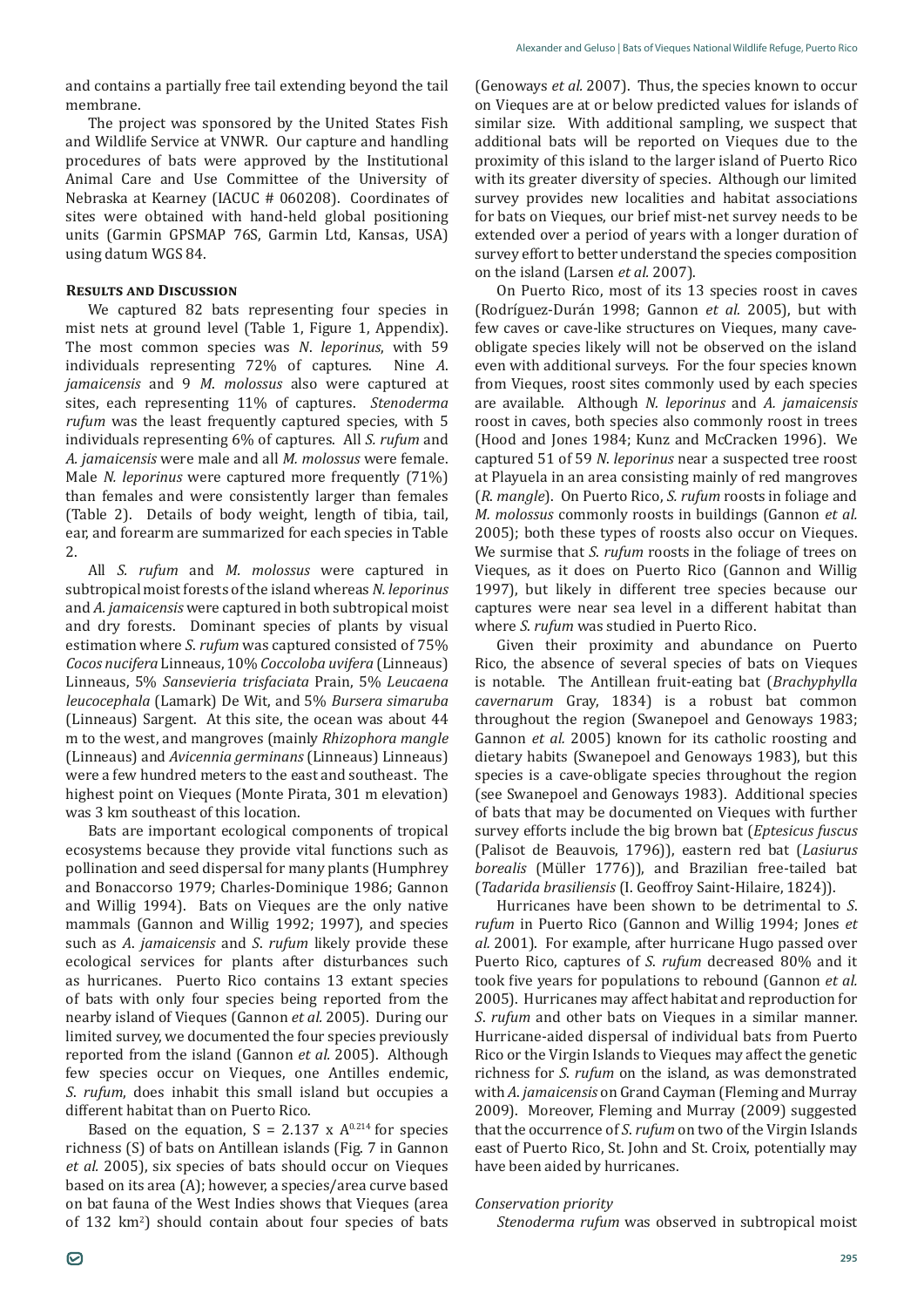forests at low elevations on Vieques during our limited survey, thus conservation of subtropical moist forests on Vieques appears important for the persistence of this species. In contrast, most *S. rufum* have been captured from the montane Luquillo Experimental Forest on Puerto Rico (Gannon and Willig 1994; Gannon *et al.* 2005). It is therefore unclear as to what type of forest constitutes a preferred habitat and why *S*. *rufum* was only observed at lower elevations and in drier habitats on Vieques than on Puerto Rico. Additional inventory surveys along with the radio-tracking of bats is warranted to better understand the ecology and conservation demands of this species on Vieques and how those differ from populations on Puerto Rico. Determination of the subspecific status of *S*. *rufum* on Vieques also is warranted to further aid in conservation efforts.

**Table 1.** Summary of bats captured in mist nets on the island of Vieques, Puerto Rico, from 24 June to 13 September 2008. Three sites were in a subtropical moist forest on the west side of the island (Moist) and 3 sites in a subtropical dry forest on the south-central part of the island (Dry). Number of sites represents the number of sites where the species were captured; total sites visited equaled six.

|                      |      | No. of individuals | Percentage of captures by habitat |         |              |
|----------------------|------|--------------------|-----------------------------------|---------|--------------|
| <b>Species</b>       | Male | Female             | Dry                               | Moist   | No. of sites |
| Noctilio leporinus   | 42   | 17                 | 68.3 %                            | $3.6\%$ | 4            |
| Artibeus jamaicensis | 9    | --                 | $-$                               | $5.0\%$ | 4            |
| Molossus molossus    | $-$  | 9                  | 9.8%                              | $1.2\%$ |              |
| Stenoderma rufum     | 5    | $- -$              | $-$                               | $6.1\%$ |              |
| Totals               | 56   | 26                 | 87.9%                             | 12.1 %  |              |

**A C B D**

**Figure 1.** Four species of bats observed from the island of Vieques, Puerto Rico, in 2008. A) *Noctilio leporinus*, 8 September, Playuela; B) *Artibeus jamaicensis*, 25 June, Bahía de la Chiva; C) *Molossus molossus*, 27 June, Punta Arenas; D) *Stenoderma rufum*, 29 June, Punta Arenas.